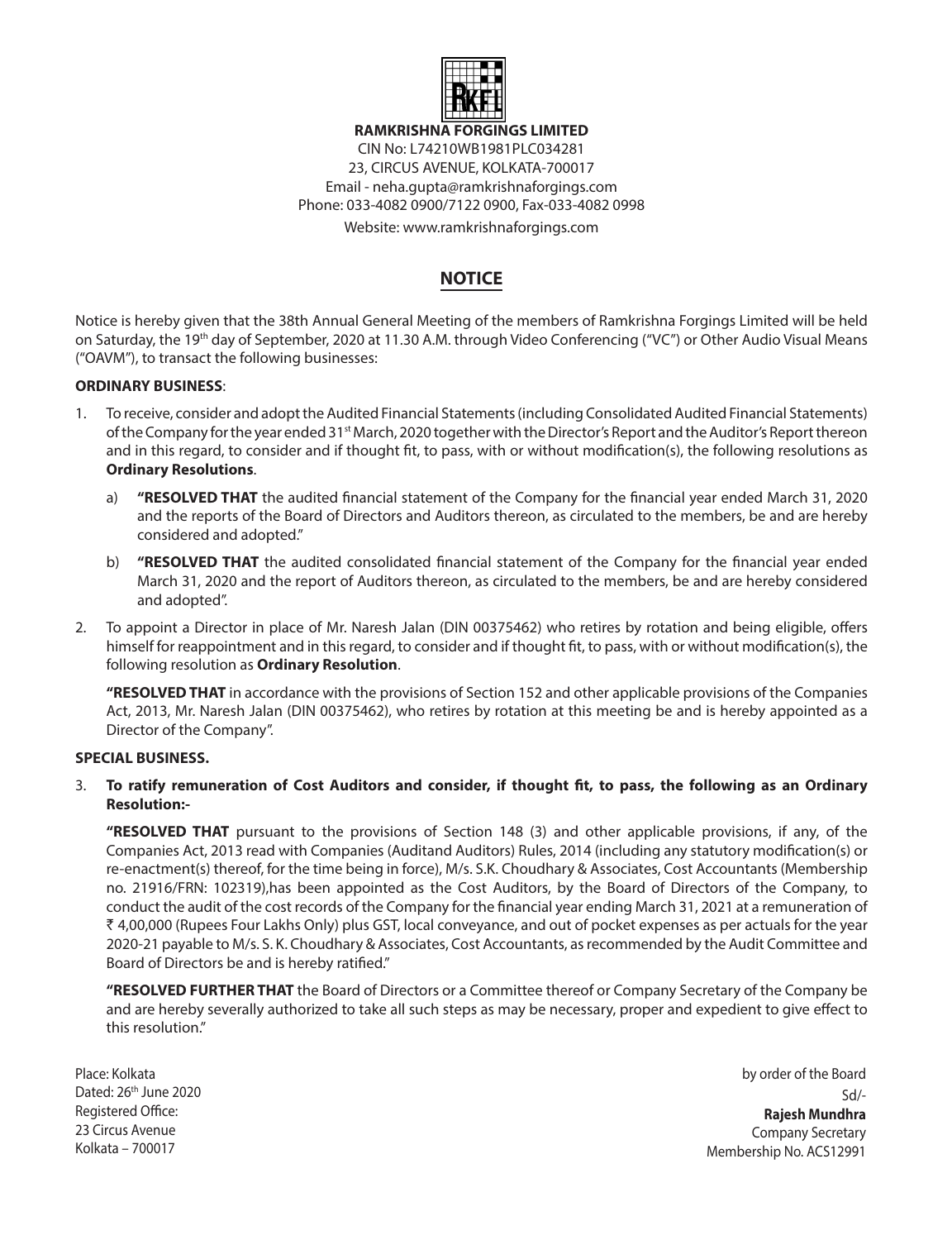## NOTES:

1. In view of the outbreak of the COVID-19 pandemic, social distancing is a norm to be followed and Ministry of Corporate Affairs ("MCA") has vide its General Circular No. 20/ 2020 dated 5th May, 2020, read with General Circular No. 14/ 2020 dated 8th April, 2020 and General Circular No. 17/ 2020 dated 13th April, 2020 (collectively referred to as "said Circulars") permitted the holding of the Annual General Meeting ("AGM") through VC / OAVM, without the physical presence of the shareholders at a common venue.

Accordingly, in compliance with the applicable provisions of the Companies Act, 2013 ("Act") read with the said Circulars and Securities and Exchange Board of India (Listing Obligations and Disclosure Requirements) Regulations, 2015 ("SEBI Listing Regulations"), the Company has decided to convene its 38th AGM through VC / OAVM and the Shareholders can attend and participatein the ensuing AGM through VC/ OAVM. **The Company will conduct the AGM through VC / OAVM from its Registered Office, i.e, 12th Floor, 23 Circus Avenue, Kolkata – 700017 which shall be deemed to be venue of the meeting.**

- 2. Explanatory Statement pursuant to Section 102 of the Act relating to Item no. 3 of the Notice of the 38<sup>th</sup> AGM is annexed hereto.
- 3. Pursuant to the provisions of the Act, a Member entitled to attend and vote at the AGM is entitled to appoint a proxy to attend and vote on his / her behalf and the proxy need not be a Member of the Company. However, since this AGM is being held through VC / OAVM, whereby physical attendance of Shareholders has been dispensed with and in line with the said Circulars read with Circular No. SEBI/HO/CFD/CMD1/CIR/P/2020/79 dated 12th May, 2020 ("said SEBI Circular") issued by the Securities and Exchange Board of India ("SEBI"), **THE FACILITY TO APPOINT A PROXY TO ATTEND AND CAST VOTE FOR THE SHAREHOLDER IS NOT MADE AVAILABLE FOR THIS AGM and hence the Proxy Form and Attendance Slip are not annexed to this Notice**.
- 4. In terms of the provisions of Section 112 and 113 of the Act read with the said Circulars, Corporate/Institutional Members (i.e. other than individuals, HUF, NRI etc.) are entitled to appoint their authorized representatives to attend the AGM through VC/ OAVM on their behalf and participate thereat, including casting of votes by electronic means, shall be required to send scanned copy (PDF/JPG Format) of the relevant Board Resolution / Authority letter etc. whereby their authorized representative has been appointed to attend the AGM on their behalf, to the Company, together with attested specimen signature of the duly authorized signatory (ies) who are authorized to vote, to the Scrutinizer by e-mail to ashambanthia@gmail.com with a copy marked to neha.gupta@ramkrishnaforgings.com. and evoting@karvy. com.
- 5. M/s. S. R. Batliboi & Co., LLP Chartered Accountants, Firm Registration No. (301003E/E300005) were appointed as the Statutory Auditors at the 35th Annual General Meeting of the Company held on 16th September 2017 for a period of five years from the conclusion of the 35th Annual General Meeting till the conclusion of the 40th Annual-General Meeting, subject to the ratification of appointment by members at every Annual General Meeting. Further, M/s. S.K. Naredi & Co, Chartered Accountants (Firm Registration No. 003333C) were appointed as the Joint Statutory Auditors at the 37th Annual General Meeting of the Company held on  $7<sup>th</sup>$  September 2019 for a period of five years from the conclusion of the 37th Annual General Meeting till the conclusion of the 42nd Annual-General Meeting. The requirement to place the matter relating to the appointment of Auditors for ratification by members at every AGM has been done away with vide notification issued by the Ministry of Corporate Affairs effective from 7th May, 2018. Accordingly, no resolution is proposed for ratification of appointment of Statutory Auditors.
- 6. In view of the outbreak of the COVID-19 pandemic and resultant difficulties involved in dispatching of physical copies of the Annual Report and in line with the said Circulars issued by the MCA and said SEBI Circular, the Annual Report including Notice of the 38<sup>th</sup> AGM of the Company inter alia indicating the process and manner of e-voting is being sent only by Email, to all the Shareholders whose Email IDs are registered with the Registrars / Depository Participant(s).

Further, in terms of the applicable provisions of the Act, SEBI Listing Regulations read with the said Circulars issued by MCA and said SEBI Circular, the Annual Report including Notice of the 38th AGM of the Company will also be available on the website of the Company at www.ramkrishnaforgings.com. The same can also be accessed from the websites of the Stock Exchanges i.e. BSE Limited at www.bseindia.com and National Stock Exchange of India Limited at www. nseindia.com respectively and on the website of KFin Technologies Pvt. Ltd. i.e. www.kfintech.com.

- 7. For receiving all communication (including Annual Report) from the Company electronically:
	- a) Members holding shares in physical mode and who have not registered / updated their email address with the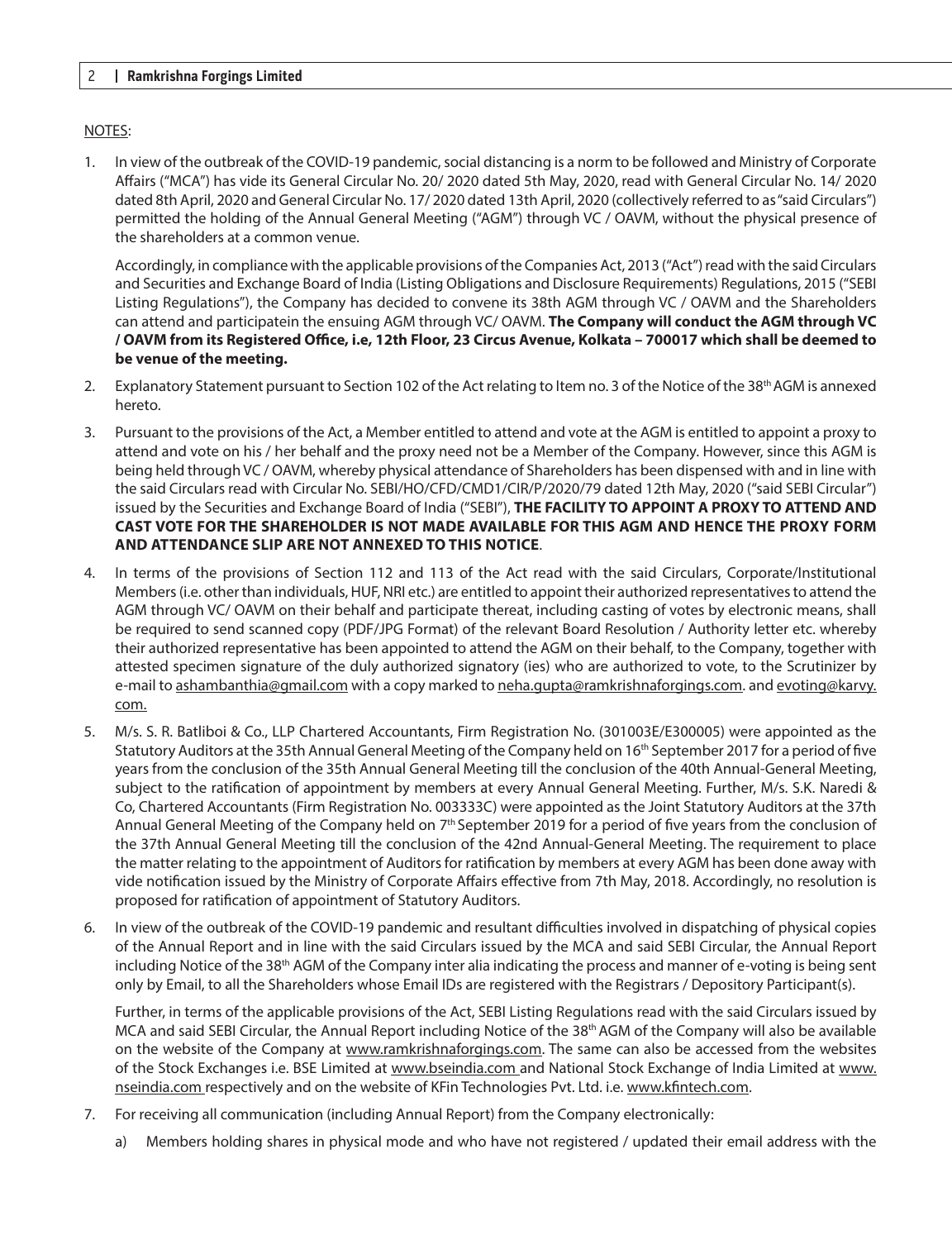Company are requested to register / update the same by providing the details of folio number and attaching a self-attested copy of PAN card to KFinTech at einward.ris@kfintech.com.

- b) Members holding shares in dematerialised mode are requested to register / update their email addresses with the relevant Depository Participant.
- 8. The Shareholders can join the AGM in the VC/ OAVM mode 15 minutes before and after the scheduled time of the commencement of the Meeting by following the procedure mentioned hereinbelow in the Notice. The facility of participation at the AGM through VC/ OAVM will be made available for 1,000 Shareholders on 'first come first serve' basis. This will not include large Shareholders (i.e. Shareholders holding 2% or more), Promoters, Institutional Investors, Directors, Key Managerial Personnel, the Chairpersons of the Audit Committee, Nomination and Remuneration Committee and Stakeholders Relationship Committee, Auditors etc. who are allowed to attend the AGM without restriction on account of 'first come first serve basis.
- 9. Members of the Company under the category of Institutional Investors are encouraged to attend and vote at the AGM.
- 10. The attendance of the Shareholders attending the AGM through VC/ OAVM will be counted for the purpose of reckoning the quorum under Section 103 of the Act.
- 11. In case of joint holders, the Member whose name appears as the first holder in the order of names as per the Register of Members of the Company will be entitled to vote electronically at the AGM.
- 12. The Shareholders, seeking any information with regard to the accounts or any matter to be placed at the AGM, are requested to write to the Company on or before Tuesday, 15<sup>th</sup> September 2020, through email at neha.gupta@ ramkrishnaforgings.com. so as to enable the management to keep the information ready on the date of AGM and reply suitably.
- 13. The Notice is being sent to all the members of the Company, whose name appear in the Register of Members as on 14<sup>th</sup> August 2020.
- 14. The Register of Members and the Share Transfer books of the Company will remain closed from Saturday, 12<sup>th</sup> September, 2020 to Saturday, 19<sup>th</sup> September 2020 (both days inclusive) for the purpose of Annual General Meeting.
- 15. In compliance with the provisions of Sections 108, 110 and other applicable provisions, if any, of the Act, read with the relevant rules made thereunder and Regulation 44 of the Securities and Exchange Board of India (Listing Obligations and Disclosure Requirements) Regulations, 2015 (as amended), the Company is pleased to extended e-voting facility to its members to enable them to cast their votes electronically. The Company has engaged the services of KFin Technologies Private Limited (KFintech) as the Agency to provide remote e-voting facility.
- 16. Further, in accordance with Section 108 of the Act read with Rule 20 of the Companies (Management and Administration) Amendment Rules, 2015, the Company has fixed the close of business hours at Friday, 11<sup>th</sup> September, 2020 as the "cutoff date" to determine the eligibility to vote by remote e-voting or e-voting at the AGM. Only those person whose name is recorded in the Register of Members or in the Register of Beneficial Owners maintained by the depositories as on the cut-off date, i.e. 11<sup>th</sup> September, 2020, shall be entitled to avail the facilityof remote e-voting or e-voting at the AGM. A person who is not a member as on cut off date should treat this Notice for information purpose only.
- 17. Only those Shareholders, who will be present at the AGM through VC/ OAVM facility and who have not casted their vote by remote e-voting prior to the AGM and are otherwise not barred from doing so, shall be eligible to vote through e-voting system at the AGM.
- 18. The Board of Directors of the Company at their meeting held on 26<sup>th</sup> June 2020 has appointed Mrs. Asha M Banthia of Asha Banthia & Co., Practising Chartered Accountant, as the Scrutinizer to scrutinize the e-voting process in fair and transparent manner. The Scrutinizer shall, after conclusion of voting at the AGM, first count the votes cast at the meeting and thereafter unblock the votes cast through remote e-voting and shall make consolidated Scrutinizer's Report of the votes cast in favour or against, if any, and submit the same to the Chairman or person authorized by him in writing, who shall countersign the same and declare the result of the Voting therewith. The Results shall be declared within 48 hours of the conclusion of the AGM of the Company and the resolutions will be deemed to be passed on the AGM date subject to receipt of the requisite number of votes in favour of the Resolution(s).
- 19. The Results declared alongwith the Scrutinizer's Report shall be placed on the Company's website www. ramkrishnaforgings.comand on the website of the service provider (https://evoting.karvy.com) after the declaration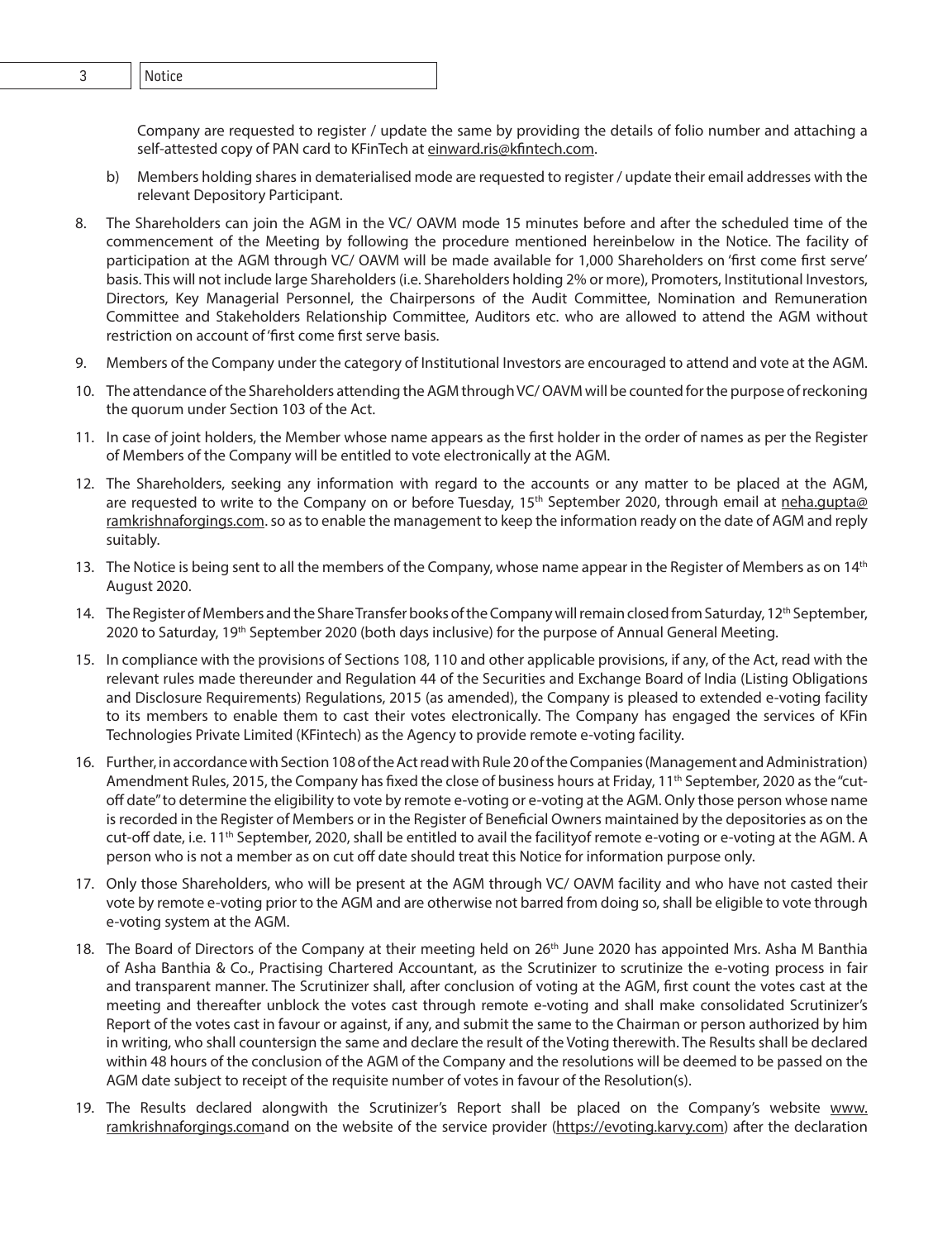#### 4 **Ramkrishna Forgings Limited**

of result by the Chairman or a person authorized by him in writing and also the same will be communicated to the National Stock Exchange of India Ltd. and BSE Limited.

#### **A. Attending the AGM through VC/OAVM:**

- i. Member will be provided with a facility to attend the e-AGM through video conferencing platform provided by M/s KFin Technologies Private Limited (KFintech). Members may access the same at https://emeetings.kfintech. com/ under shareholders/members login by using the remote evoting credentials. The link for e-AGM will be available in shareholder/members login where the EVENT and the name of the company can be selected. Please note that the members who do not have the User ID and Password for e-Voting or have forgotten the User ID and Password may retrieve the same by following the remote e-Voting instructions mentioned in the notice.
- ii. Members are encouraged to join the Meeting through Laptops with Google Chrome for better experience.
- iii. Further Members will be required to allow Camera, if any, and hence use Internet with a good speed to avoid any disturbance during the meeting.
- iv. Please note that participants connecting from Mobile Devices or Tablets or through Laptop connecting via Mobile Hotspot may experience Audio/Video loss due to Fluctuation in their respective network. It is therefore recommended to use Stable Wi-Fi or LAN Connection to mitigate any kind of aforesaid glitches.
- v. Members who would like to express their views / ask questions during the meeting may do so at https://ris. kfintech.com/agmvcspeakerregistration/ from 15th September, 2020 (9:00 a.m. IST) to 16th September, 2020 (5:00 p.m. IST). Only those Members who have registered themselves as a speaker will be allowed to express their views / ask questions during the AGM. The Company reserves the right to restrict the number of speakers depending on the availability of time for the AGM. Please note that, members questions will be answered only, if the Member continue to hold the shares as of cut-off date.
- vi. Due to limitations of transmission and coordination during the Q&A session, the company may dispense with the speaker registration during the e-AGM.

#### **B. Voting through electronic means:**

The Company is pleased to inform that all the resolutions as stated in the notice can be transacted by electronic voting system and the Company has provided members facility to exercise their right to vote at the 38<sup>th</sup> Annual General Meeting by electronic means through e-Voting Services provided by KFintech.

The remote e-voting period shall commence on **Wednesday, 16th September 2020 (9.00 A.M.) and ends on Friday, 18<sup>th</sup> September, 2020 (5.00 P.M.)**. The remote e-voting module shall be disabled for voting after 5:00 P.M. on Friday, 18<sup>th</sup> September, 2020 and no remote e-voting will be allowed thereafter. During this period shareholders' of the Company, holding shares either in physical form or in dematerialized form, as on the cut-off date being 11<sup>th</sup> September 2020, may cast their vote electronically in the manner and process set out below. Once the vote on a resolution is cast by the Member, the Member shall not be allowed to change it subsequently. Further, the Members who have casted their vote electronically may attend the AGM but shall not be entitled to cast their vote again. A person, whose name is recorded in the Register of Members or in the register of beneficial owners maintained by the depositories as on the close of business hours of cut-off date i.e.  $11<sup>th</sup>$  September 2020 shall only be entitled to avail the facility of remote e-voting or voting at the AGM, as may be decided by the Company.

#### **The instructions for remote e-voting are as under:**

- i. In case a Member receives an email from KFintech [for members whose email IDs are registered with the Registrar/ Depository Participants(s)]:
	- a. Launch internet browser by typing the URL: https://evoting.karvy.com
	- b. Enter the login credentials (i.e., User ID and password mentioned below). Your Folio No./DP ID-Client ID will be your User ID. However, if you are already registered with Karvy for e-voting, you can use your existing User ID and password for casting your voteAfter entering these details appropriately, Click on "LOGIN"
	- c. After entering these details appropriately, Click on "LOGIN".
	- d. You will now reach password change Menu wherein you are required to mandatorily change your password. The new password shall comprise of minimum 8 characters with at least one upper case (A-Z), one lower case (a-z), one numeric value (0-9) and a special character (@,#,\$, etc.). The system will prompt you to change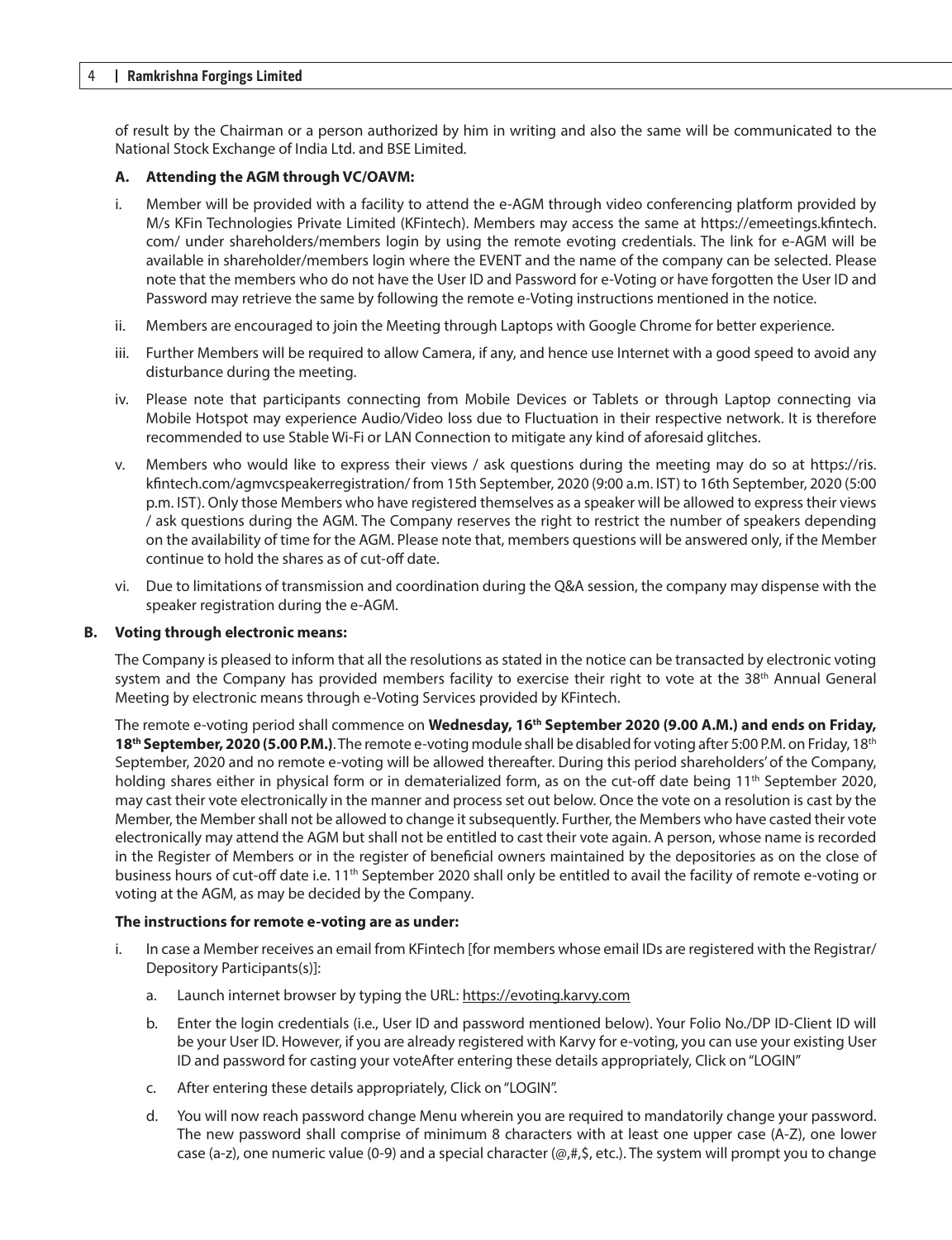4 **Ramkrishna Forgings Limited** 5 Notice

your password and update your contact details like mobile number, email ID, etc. on first login. You may also enter a secret question and answer of your choice to retrieve your password in case you forget it. It is strongly recommended that you do not share your password with any other person and that you take utmost care to keep your password confidential..

- e. You need to login again with the new credentials.
- f. On successful login, the system will prompt you to select the "EVENT" i.e., Ramkrishna Forgings Limited.
- g. On the voting page, enter the number of shares (which represents the number of votes) as on the Cut Off Date under "FOR/AGAINST" or alternatively, you may partially enter any number in "FOR" and partially in "AGAINST" but the total number in "FOR/AGAINST" taken together should not exceed your total shareholding as mentioned hereinabove.
- h. You may also choose the option ABSTAIN. If the shareholder does not indicate either "FOR" or "AGAINST" it will be treated as "ABSTAIN" and the shares held will not be counted under either head.
- i. Shareholders holding multiple folios/demat accounts shall choose the voting process separately for each folios/demat accounts.
- j. Voting has to be done for each item of the notice separately. In case you do not desire to cast your vote on any specific item it will be treated as abstained.
- k. You may then cast your vote by selecting an appropriate option and click on "Submit".
- l. A confirmation box will be displayed. Click "OK" to confirm else "CANCEL" to modify. Once you have voted on the resolution, you will not be allowed to modify your vote. During the voting period, Members can login any numbers of times till they have voted on the Resolution(s).
- m. Corporate/Institutional Members (i.e. other than Individuals, HUF, NRI, etc.) are also required to send scanned certified true copy (PDF Format) of the Board Resolution/Authority Letter, etc. together with attested specimen signature(s) of the duly authorized representative(s), to the Scrutinizer at email id ashambanthia@qmail.com with a copy marked to evoting@karvy.com and neha.gupta@ramkrishnaforgings.com. The scanned image of the above mentioned documents should be in the naming format "Ramkrishna Forgings Limited, 38<sup>th</sup> Annual General Meeting." The documents must be received by the Scrutinizer on or before 18<sup>th</sup> September 2020 (1700 hours).

## **The instructions for e-voting at the AGM are as under:**

- a. The procedure for e-voting at the AGM is same as the instructions mentioned above for remote e-voting.
- b. As mentioned hereinabove, only those Shareholders, who will be present at the AGM through VC/ OAVM facility and who would not have not cast their vote by remote e-voting prior to the AGM and are otherwise not barred from doing so, shall be eligible to vote through e-voting system at the AGM.
- c. Shareholders who have voted through remote e-voting will be eligible to attend the AGM and their presence shall be counted for the purpose of quorum, however such Shareholders shall not be entitled to cast their vote again at the AGM.
- ii. Any person, who acquires shares of the Company and becomes a Member of the Company after dispatch of the Notice and holding shares as on cut-off date i.e.  $11<sup>th</sup>$  September 2020, may obtain the login ID and password by sending a request to N.ShyamKumar, at KFin Technologies Private Limited, Unit: Ramkrishna Forgings Limited, Selenium Tower B, Plot 31-32, Gachibowli, Financial District, Nanakramguda, Hyderabad - 500 032 having contact no. 040-67162222 and having email ID einward.ris@karvy.com. However, if you are already registered with KFintech for remote e-voting then you can use your existing user ID and password for casting your vote. If you forgot your password, you can reset your password by using "Forgot User Details/Password" option available on https://evoting.karvy.com or contact Karvy at the following toll free no.: 1-800-34-54-001. After receipt of the above credentials please follow all the steps from Sl. No. (a) to Sl. No. (m) as mentioned above, to cast vote.
- iii. In case of any queries relating to e-voting please visit Help & FAQ section of http://evoting.karvy.com (KFintech Website).
- iv. You can also update your mobile number and e-mail id in the user profile details of the folio which may be used for sending future communication(s).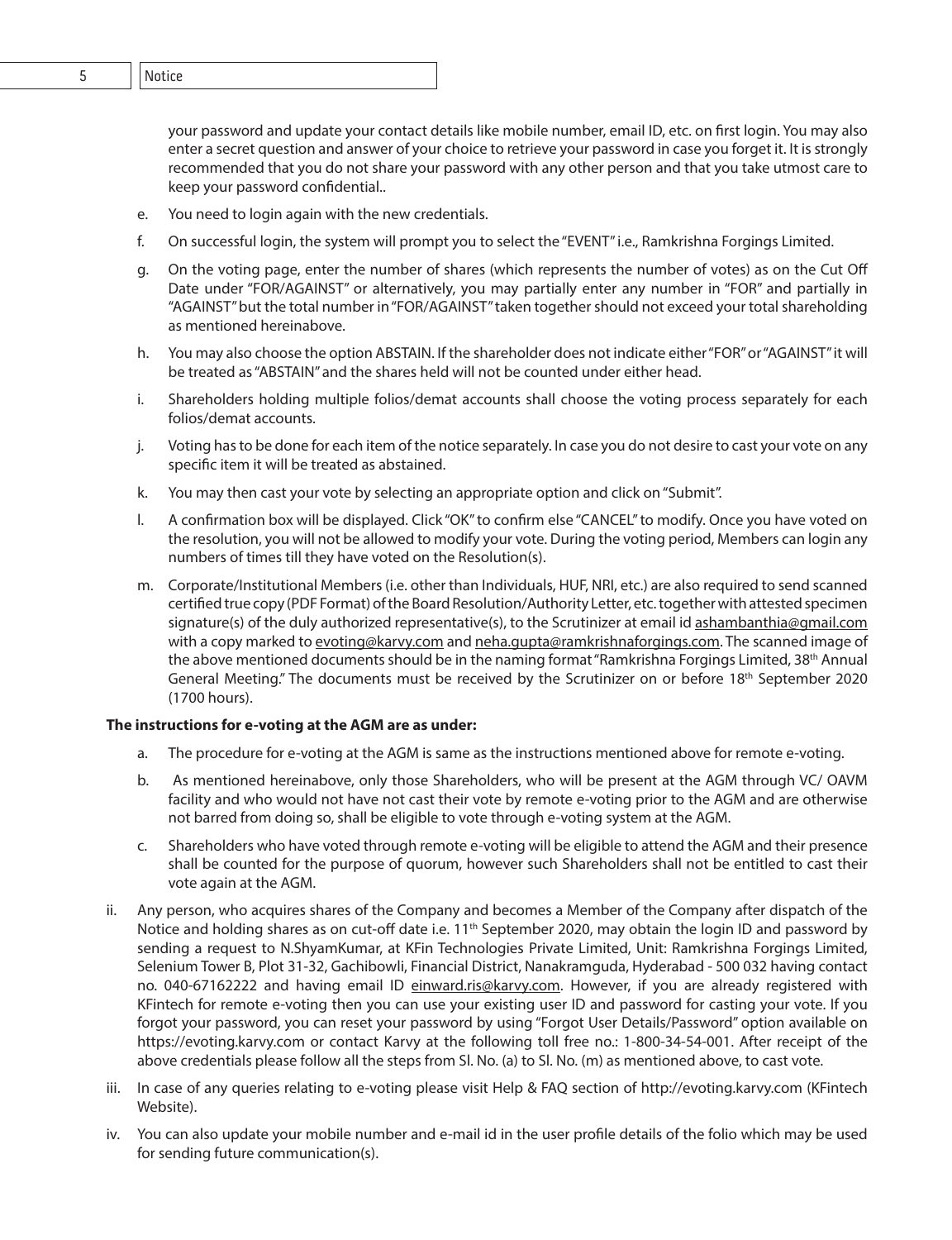#### **C. Members who have not registered their email id**

In case of Members not receiving the Notice through e-mail [for Members whose e-mail IDs are not registered with the Depository Participant(s) / Company]:

- i. Members who have not registered their e-mail address and in consequence the Annual Report, Notice of AGM and e-voting credentials could not be served may temporarily get their e-mail address and mobile number registered with KFin clicking the link: https://ris.kfintech.com/email registration/ for receiving the same. Members are requested to follow the process as guided to capture the e-mail address and mobile number for receiving the soft copy of the notice and e-voting instructions along with the User ID and Password. In case of any queries, Members may write to einward.ris@kfintech.com.
- ii. Alternatively, Members may send an e-mail request to einward.ris@kfintech.com along with a scanned copy of the signed request letter providing the e-mail address, mobile number, self-attested PAN copy and Client Master copy in case of the electronic folio and copy of share certificate in case of the physical folio for receiving the Annual report, Notice of AGM and the e-voting instructions.
- iii. Once you have obtained the e-voting credentials, please follow all steps from Sr. No. (a) to (m) as mentioned in B (i) above, to cast your vote
- 20. Members holding shares in electronic form are hereby informed that bank particulars registered withtheir respective depository accounts will be used by the Company for payment of dividend in the future. For the safety and interest of the shareholders, it is important that bank account details are correctly provided to the depository participants. The Company or its Registrars cannot act on any request received directly from the Members holding shares in electronic form for any change of bank particulars or bank mandates. Such changes are to be advised only to the Depository Participant of theMembers. Members holding shares in physical form and desirous of either registering bank particulars or changing bank particulars already registeredagainst their respective folios for payment of dividend in future are requested to write to the Company/Registrars and Share Transfer Agents viz. M/s Karvy Computershare Pvt. Ltd.
- 21. Pursuant to section 72 of the Companies Act 2013 members holding shares in physical form are advised to file nomination in prescribed Form SH-13 with the Company's Registrar M/s KFin Technologies Pvt. Ltd. and in respect of shares held in Electronic/Demat form, members may please contact their respective Depository Participants.
- 22. In accordance with Companies (Significant Beneficial Owners) Rules, 2018, an individual person (including non members of the Company) if holding the ultimate beneficial interest in any shares of the Company which is not registered in his/ her name are requested to provide to the Company at is Registered Office or its RTA a declaration of his/her being a significant beneficial owner (i.e. holding ultimate beneficial holding of 10% or more of the shares of the Company) in Form no. BEN 1. Further, in case of any change in significant beneficial ownership, the declaration in Form BEN-1 has to be submitted within 30 days of such change.
- 23. As per Regulation 40 of the Listing Regulations, as amended, securities of listed companies can be transferred only in dematerialized form with effect from April 1, 2019, except in case of request received for transmission or transposition of securities. In view of this and to eliminate all risks associated with physical shares and for ease of portfolio management, members holding shares in physical form are requested to consider converting their holdings to dematerialized form. Kfin Technologies Pvt. Ltd are the Registrar & Share Transfer Agents (RTA) of the Company. All communications in respect of share transfers, dematerialization andchange in the address of the members may be communicated to the RTA.
- 24. Members holding shares in the same name under different Ledger Folios are requested to apply for consolidation of such Folios and send the relevant share certificates to the RTA/Company.
- 25. Pursuant to the provisions of Section 124 of the Act, Investor Education and Protection Fund Authority (Accounting, Audit, Transfer and Refund) Rules, 2016 read with the relevant circulars and amendments thereto ('IEPF Rules'), the amount of dividend remaining unpaid or unclaimed for a period of seven years from the due date is required to be transferred to the Investor Education and Protection Fund (IEPF), constituted by the Central Government. The Company had, accordingly, transferred  $\bar{z}$  31,708/- being the unpaid and unclaimed dividend amount pertaining to dividend for the financial year 2011-12 to the IEPF. The Company has sent reminders on  $6<sup>th</sup>$  May 2020 to those members having unpaid / unclaimed dividends for the Financial Year 2012-13. The members who have not yet encashed their dividend warrant(s) for the financial year 2012-13 or any subsequent financial year are requested to approach the Registrars and Share Transfer Agents viz. M/s KFintech Technologies Pvt. Ltd., Selenium, Tower B, Plot 31-32, Gachibowli, Financial District, Nanakramguda, Hyderabad, Telangana - 500 032. The Company has also uploaded the details of unpaid and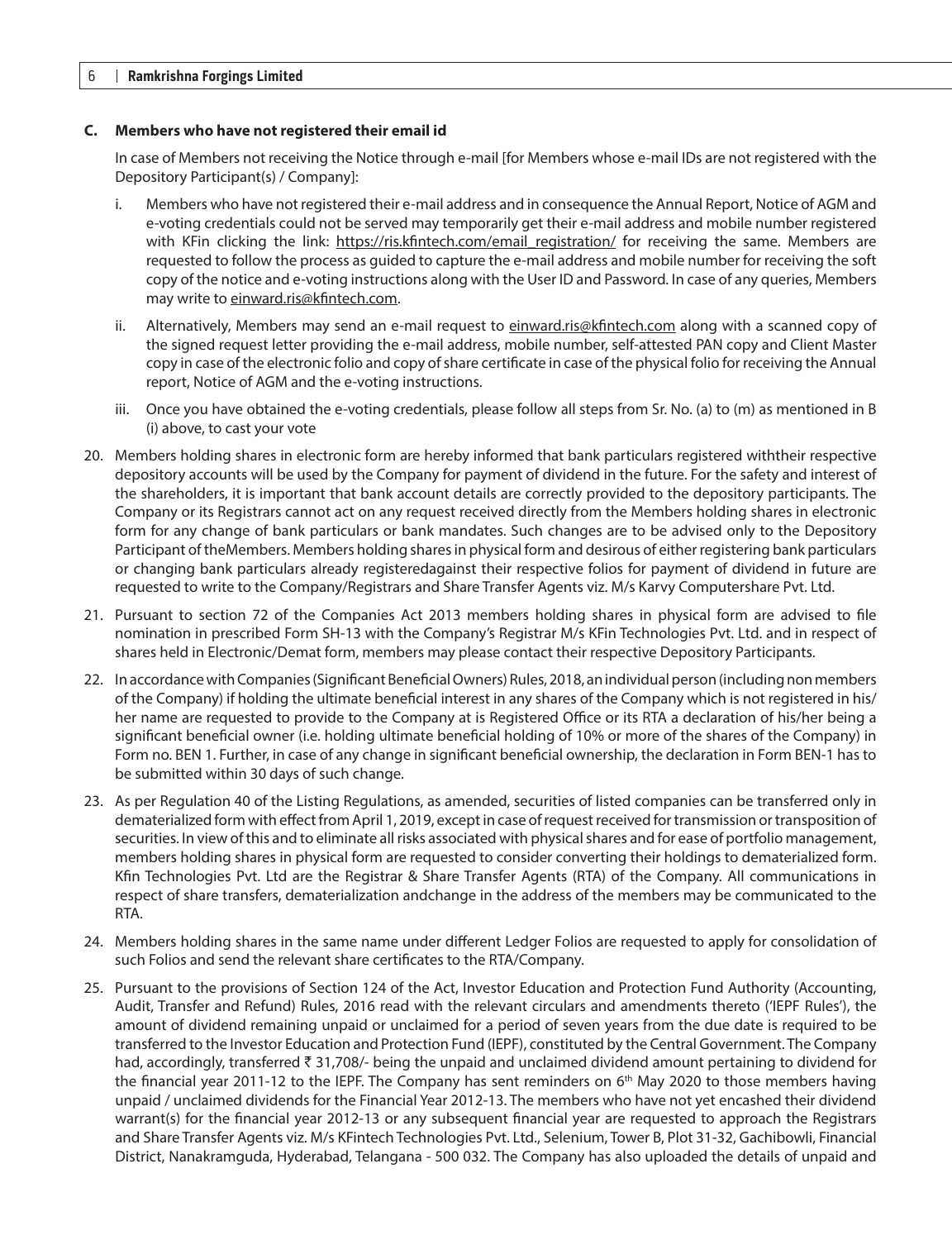### unclaimed dividend amounts lying with the Company as on 7<sup>th</sup> September 2019 (date of last Annual General Meeting) on the website of the Company http://www.ramkrishnaforgings.com/unpaid-dividend.html and also on the website of the IEPF (www.iepf.gov.in). No claim shall lie against the Company in respect of the amount(s) so credited to the IEPF.

- 26. Pursuant to the provision of Section 124(6) of the Companies Act, 2013, all shares in respect of which dividend has not been paid or claimed for seven consecutive years or more shall be transferred by the Company in the name of Investor Education and Protection Fund along with a statement containing such details as may be prescribed. During the financial year 2019-20, the Company transferred 221 shares to the IEPF Authority in respect of which dividend had remained unpaid or unclaimed for seven consecutive years.
- 27. Unclaimed dividend for the financial year ended 2012-2013 and the corresponding Equity Shares of the Company in respect of which dividend entitlements remain unclaimed for seven consecutive years will be due for transfer to the Investor Education and Protection Fund of the Central Government**,** pursuant to the provisions of Section 124 of the Companies Act, 2013 read with the Investor Education and Protection Fund Authority (Accounting, Audit, Transfer and Refund) Rules, 2016 the Company has sent individual notice to all shareholders concerned whose dividend remain unclaimed on 9<sup>th</sup> May 2020 and also given a public notice in newspapers on 11<sup>th</sup> May 2020. Members are requested to claim the said dividend, details of which are available on the Company's corporate website www.ramkrishnforgings. comunder the section 'Investor Relations'. The Company/RTA will not be able to entertain any claim received after 10<sup>th</sup> August 2020 in respect of the same.
- 28. The shares and unclaimed dividend transferred to the IEPF can however be claimed back by the concerned shareholders from IEPF Authority after complying with the procedure prescribed under the IEPF Rules. The Member/Claimant is required to make an online application to the IEPF Authority in Form IEPF -5 (available on www.iepf.gov. in).
- 29. To prevent fraudulent transactions, members are advised to exercise due diligence and notify the Company of any change in address or demise of any member as soon as possible. Members are also advised not to leave their demat account(s) dormant for long. Periodic statement of holdings should beobtained from the concerned Depository Participant and holdings should be verified.
- 30. Details under Regulation 36 (3) of the SEBI (Listing Obligations & Disclosure Requirements) Regulations, 2015 and Secretarial Standard 2 on General Meetingsin respect of the Directors seeking appointment / re-appointment at the Annual General Meeting, forms integral part of the notice. The Directors have furnished the requisite declarations for their appointment/re-appointment.
- 31. The Register of Directors and Key Managerial Personnel and their shareholding maintained under Section 170 of the Companies Act 2013, the Register of contracts or arrangements in which Directors are interested under Section 189 of the Companies Act 2013, The Certificate from the statutory auditors of the Company for the Company's Employee Stock Option Scheme 2015 (ESOP Scheme 2015) and other documents referred to in the accompanying Notice and the Explanatory Statement shall be made available over email on making a request to the Company through Email on neha.gupta@ramkrishnaforgings.com.
- 32. The Securities and Exchange Board of India (SEBI) has mandated the submission of Permanent Account Number (PAN) by every participant in securities market. Members holding shares in electronic form are, therefore, requested to submit their PAN to their Depository Participants with whom they are maintaining their demat accounts. Members holding shares in physical form can submit their PAN details to the Company/RTA for registration of transmission/transposition, deletion of name etc.
- 33. The Securities and Exchange Board of India (SEBI) vide circular dated 20 April 2018 has also mandated to obtain account details along with cancelled cheque to update the securities holder's data. The original cancelled cheque shall bear the name of the securities holder failing which securities holder shall submit copy of bank passbook /statement attested by the bank. The RTA shall then update the bank details in its records after due verification. The unpaid dividend shall be paid via electronic bank transfer. In cases where either the bank details such as MICR (Magnetic Ink Character Recognition), IFSC (Indian Financial System Code), etc. that are required for making electronic payment, are not available or the electronic payment instructions have failed or have been rejected by the bank, the issuer companies or their RTA may ask the banker to make payment though physical instrument such as banker's cheque or demand draft to such securities holder incorporating his bank account details.The Company has sent reminders to those shareholders, whose bank details are not available with the Registrar & Share Transfer Agents, requesting them to send the required details to enable the Company for payment of Dividend. The Company before processing the request for payment of Unclaimed / Unpaid Dividend, has been in practice of obtaining necessary particulars of Bank Account of the Payee.

6 **Ramkrishna Forgings Limited** 7 Notice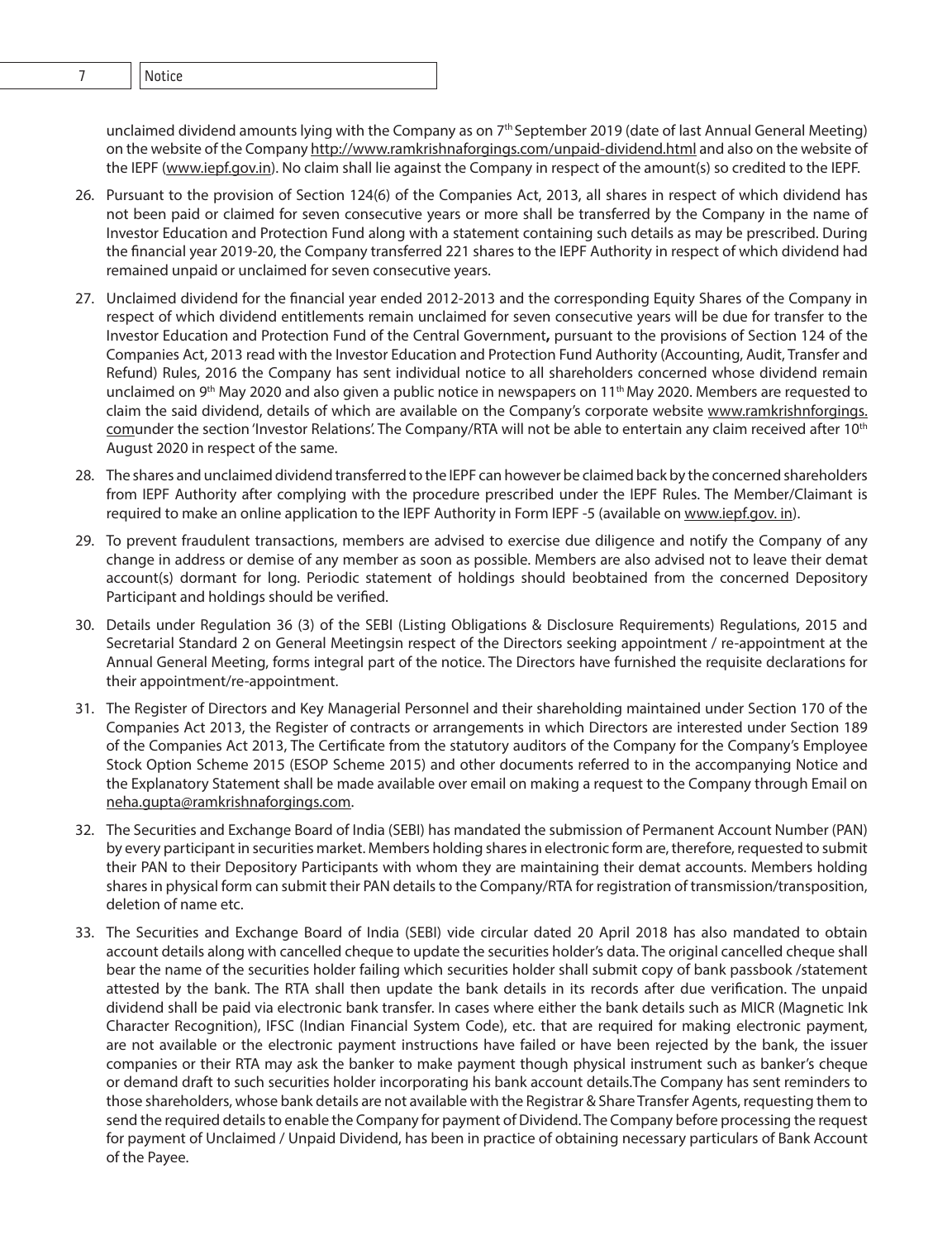#### 8 **Ramkrishna Forgings Limited**

- 34. Since the AGM will be held through Video Conferencing or Other Audio Visual Means, routemap of venue of the AGM is not attached to this Notice.
- 35. **Members who have not registered their e-mail addresses so far are requested to register their e-mail address for receiving all communication including Annual Report, Notices, Circulars, etc. from the Company electronically**

#### **EXPLANATORY STATEMENT IN RESPECT OF THE SPECIAL BUSINESS PURSUANT TO SECTION 102 OF THE COMPANIES ACT, 2013.**

#### **Item No. 3**

The Board on the recommendation of the Audit Committee, has approved the appointment and remuneration of M/s. S. Choudhary & Associates, Cost Accountants (Membership no. 21916/FRN: 102319) as the Cost Auditor in the Board Meeting held on 26thJune 2020 to conduct the audit of the cost records of the Company, for the financial year ending March 31, 2021at a remuneration of  $\bar{\tau}$  400,000/-(Rupees Four Lakhs Only) plus GST and travelling, local conveyance, and out of pocket expenses as per actuals.

In accordance with the provisions of Section 148 of the Act read with the Companies (Audit and Auditors) Rules, 2014, as amended, the remuneration payable to the Cost Auditors, has to be ratified by the members of the Company.

M/s. S. Choudhary & Associates, Cost Accountants have the necessary experience in the field of cost audit and have submitted a certificate regarding their eligibility for appointment as Cost Auditors of the Company.

The Board of Directors of the Company recommend the resolution as set out in Item No. 3 for the approval of members. Accordingly, consent of the members is sought for passing an Ordinary Resolution as set out at Item No. 3 of the Notice for ratification of the remuneration payable to the Cost Auditors for the financial year ending March 31, 2021.

None of the Directors / Key Managerial Personnel of the Company / their relatives are, in any way, concerned or interested, financially or otherwise, in the resolution set out at Item No. 3 of the Notice.

The Board commends the Ordinary Resolution set out at Item No. 3 of the Notice for approval by the members.

Place: Kolkata Dated: 26<sup>th</sup> June 2020 **Registered Office:** 23 Circus Avenue Kolkata – 700017 by order of the Board Sd/- **Rajesh Mundhra** Company Secretary Membership No. ACS12991

#### **Details of Directors seeking appointment/re-appointment at the AGM**

[Pursuant to Regulation 36(3) of the SEBI (Listing Obligations & Disclosure Requirements) Regulations, 2015 and Secretarial Standard - 2 on General Meeting issued by the Institute of Company Secretaries of India].

| <b>Name</b>                                                   | Naresh Jalan                                                                                                                                                                                                                                                                                                                                                                                                           |
|---------------------------------------------------------------|------------------------------------------------------------------------------------------------------------------------------------------------------------------------------------------------------------------------------------------------------------------------------------------------------------------------------------------------------------------------------------------------------------------------|
| <b>DIN</b>                                                    | 00375462                                                                                                                                                                                                                                                                                                                                                                                                               |
| <b>Date of Birth</b>                                          | 04.10.1975/44 years                                                                                                                                                                                                                                                                                                                                                                                                    |
| Brief Resume/Experience/Expertise in Specific Functional Area | He possesses more than 25 years of experience in Forging<br>industry. Under his leadership, the Company has been established<br>as a distinguished supplier of forged and rolled components for<br>the automotive industry in domestic and global markets and<br>created huge value for all the stakeholders of the company. It has<br>earned the reputation of being accredited as a partner in growth<br>of the OEM. |
| Qualification                                                 | <b>MBA</b>                                                                                                                                                                                                                                                                                                                                                                                                             |
| Date of first appointment on the Board                        | 25/01/1995                                                                                                                                                                                                                                                                                                                                                                                                             |
| Details of remuneration sought to be paid.                    | He retires by rotation and seeks reappointment                                                                                                                                                                                                                                                                                                                                                                         |